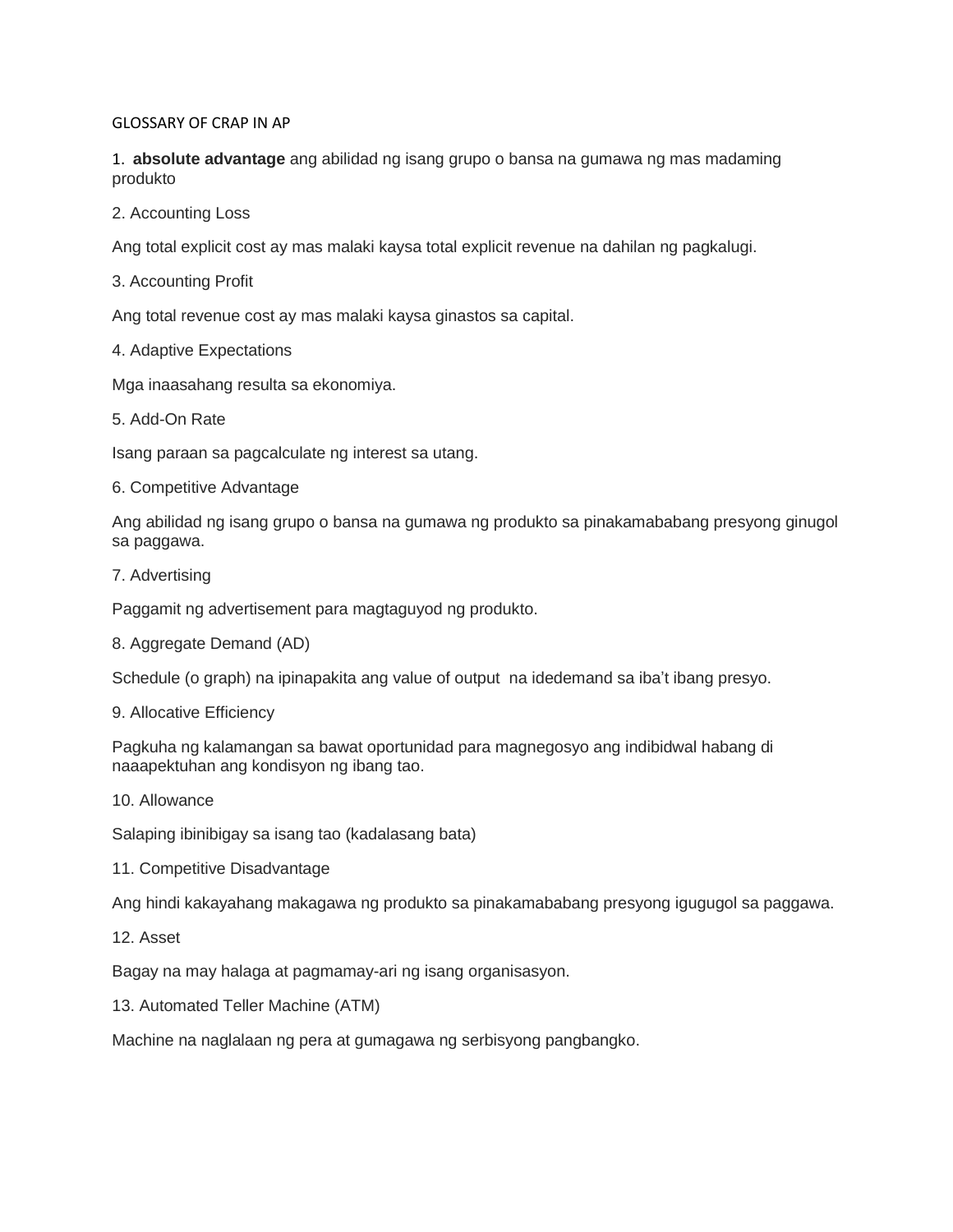## 14. Bait and Switch

Ang paganunsiyo ng produkto (kadalasang illegal) na may intensiyong bumili ng mas mataas na presyo ang mga kostumer

### 15. Balance of Payments

Record ng lahat ng transaksyon (in goods, services, physical and financial assets) between individuals, firms and governments of one country with those in all other countries in a given year, expressed in monetary terms.

## 16. Absolute Disadvantage

Ang hindi kakayahang makagawa ng isang bansa na gumawa ng maraming produkto sa pinagkukunangyaman.

### 17. Bank

A financial institution that provides various products and services to its customers, including checking and savings accounts, loans and currency exchange.

### 18. Brand

A trade name used to identify a product produced by a particular company, distinguishing it from similar products produced by competitors.

### 19. Budget

A spending-and-savings plan, based on estimated income and expenses for an individual or an organization, covering a specific time period.

## 20. Budget Deficit

Refers to national budgets; occurs when government spending is greater than government income in a given year. A yearly deficit adds to the public debt.

### 21. Budget Surplus

Refers to national budgets; occurs when government income is greater than government spending in a given year.

### 22. Business

Any activity or organization that produces or exchanges goods or services for a profit.

## 23. Capacity

In the context of credit transactions, capacity is one of the Three Cs of Credit. It is an indicator of how creditworthy a prospective borrower is likely to be, as determined by the borrower's current and future earnings relative to current debt. High earnings and low debt, for example, indicate a strong capacity to make payments on the loan in question.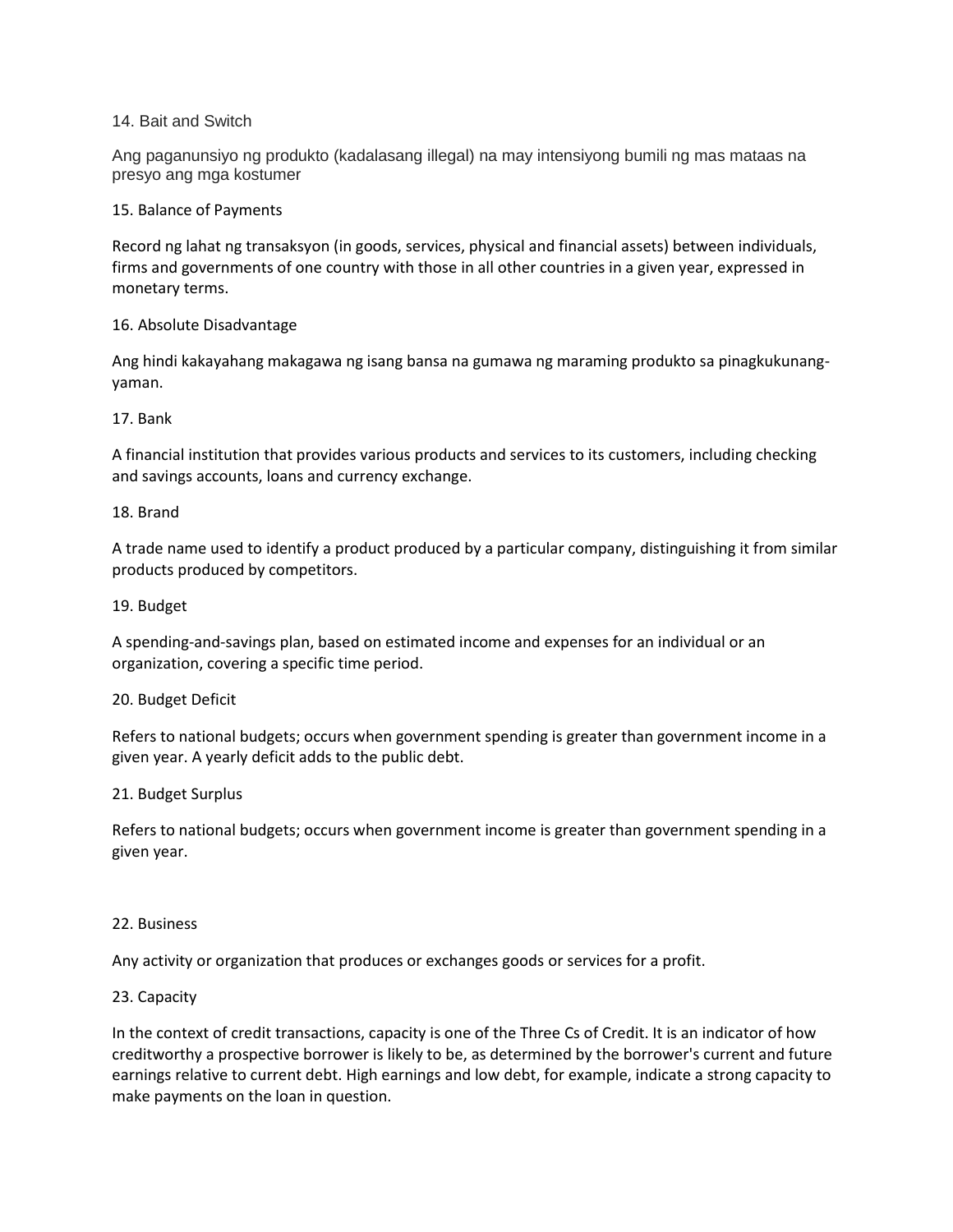# 24. Capital

Resources and goods made and used to produce other goods and services. Examples include buildings, machinery, tools and equipment. In the context of credit transactions, capital is one of the Three Cs of Credit. It is an indicator of how creditworthy a prospective borrower is likely to be as determined by the borrower's current financial assets and net worth.

# 25. Capital Gain

A profit realized from the sale of property, stocks or other investments.

## 26. Capital Loss

A loss suffered upon the sale of property, stocks or other investments for less money than the purchase price of the asset in question.

## 27. Cash

Money in the form of paper currency or coins (as distinct from checks, money orders or credit).

## 28. Check

A written order to a financial institution directing the financial institution to pay a stated amount of money, as instructed, from the customer's account.

## 29. Coins

Government-issued pieces of metal that have value and are used as money.

## 30. Collusion

A secret agreement between firms to fix prices or engage in other activities to restrict competition in an industry; illegal in the United States.

## 31. Communism

In theory, an economic system based on a classless society, common ownership of all resources, the complete disappearance of government and income allocated according to need. In practice, communism usually refers to the command economic system in existence in the former Soviet Union before its downfall in 1990-1991, and in other countries such as China and Cuba.

### 32. Consume

To buy and use a good or service.

## 33. Consumers

People who use goods and services to satisfy their personal needs and not for resale or in the production of other goods and services.

### 34. Corporation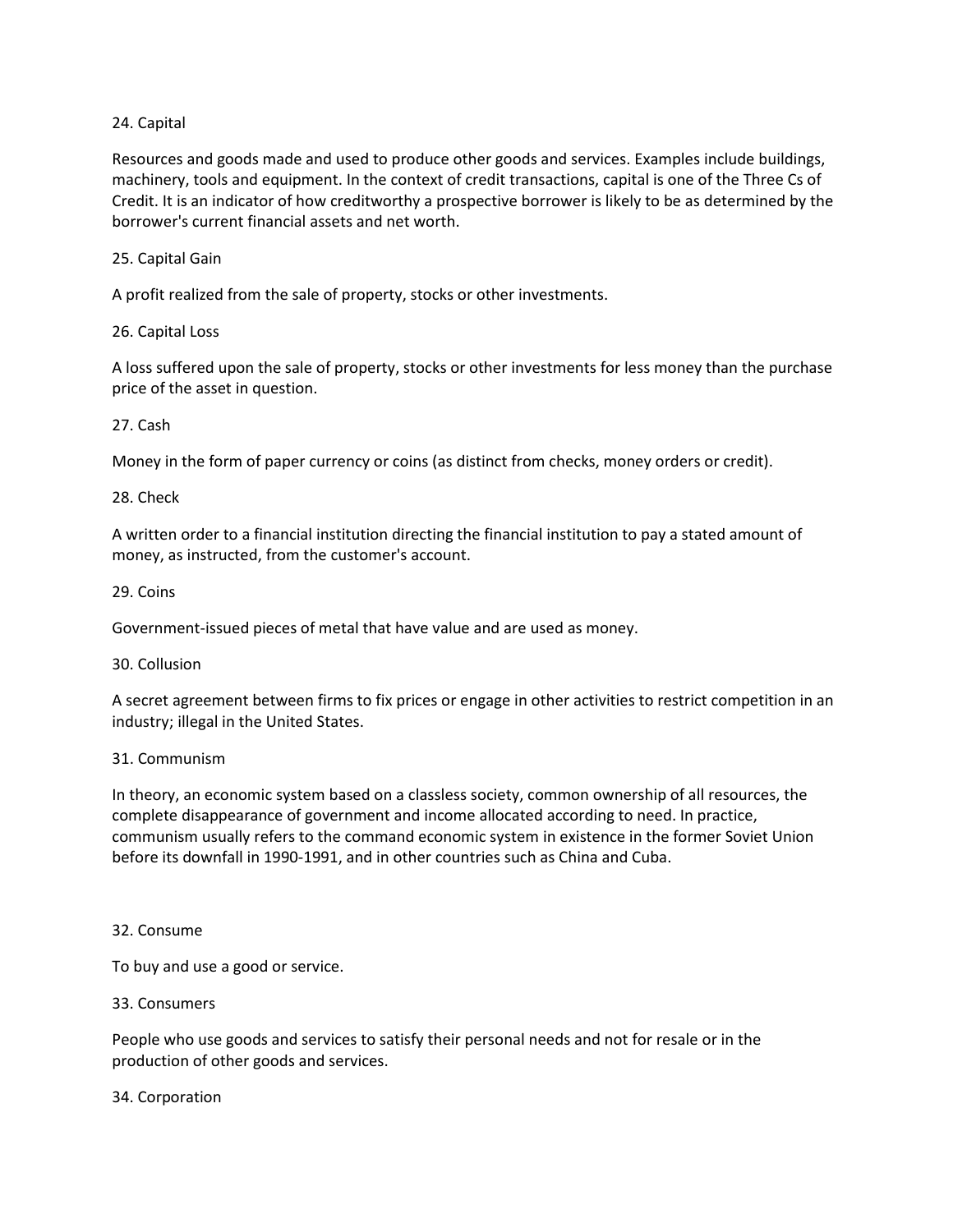A legal entity owned by shareholders whose liability for the firm's losses is limited to the value of the stock they own.

# 35. Cost-Push Inflation

Inflation caused by rising costs of production.

36. Costs

An amount that must be paid or spent to buy or obtain something. The effort, loss or sacrifice necessary to achieve or obtain something.

# 37. Costs of Production

Amounts paid for resources (land, labor, capital and entrepreneurship) used to produce goods and services.

# 38. Credit

The opportunity to borrow money or to receive goods or services in return for a promise to pay later.

# 39. Credit Card

A small, specially coded plastic card issued by a bank, business, etc., authorizing the cardholder to purchase goods or services on credit.

# 40. Debit Card

A small, specially coded plastic card issued by a bank; allows the cardholder to transfer funds electronically and immediately from his or her checking account, as if the cardholder were writing a check to pay for a purchase.

## 41. Debt

Money owed to someone else. Also the state or condition of owing money. Can be individual, corporate or government debt.

## 42. Decision

A conclusion reached after considering alternatives and their results.

# 43. Deflation

A sustained decrease in the average price level of all the goods and services produced in the economy.

## 44. Demand

The quantity of a good or service that buyers are willing and able to buy at all possible prices during a period of time.

## 45. Demand-Pull Inflation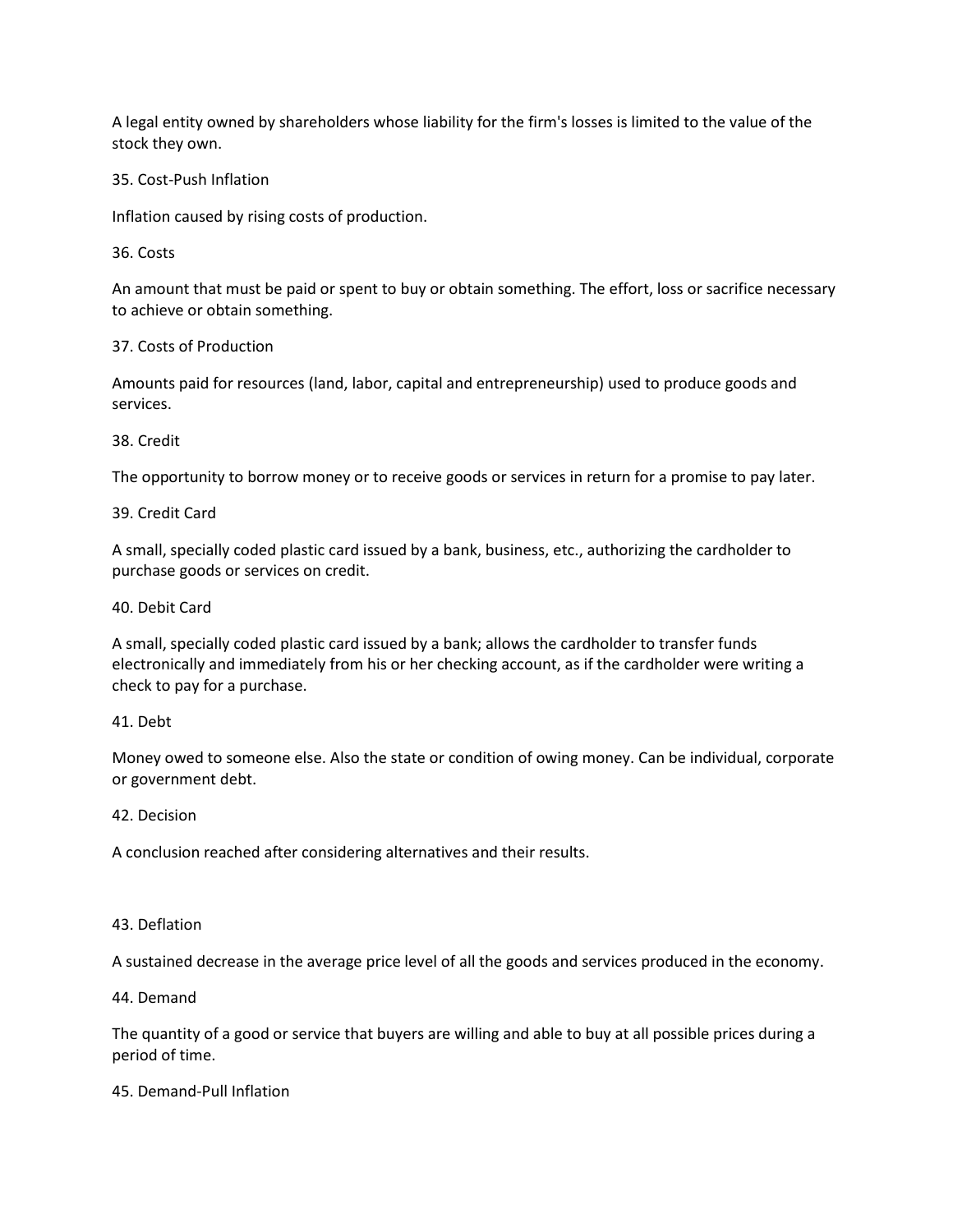Inflation caused by increasing demand for output or "too much money chasing too few goods."

46. Depression

A severe, prolonged economic contraction.

47. Durable Goods

Goods intended to last for a period of more than three years.

48. Earned Income

Money received for work performed; may include salary, wages, tips, professional fees, commissions, etc.

### 49. Economic Freedom

The freedoms of the marketplace--the freedom of consumers to decide how they wish to allocate their spending among various goods and services; the freedom of workers to choose to change jobs, join unions and go on strike; the freedom of individuals to establish businesses and to decide what to produce and when to change their pattern of production; and the freedom of savers to decide when and where to invest their savings.

### 50. Economic Growth

An increase in real output as measured by real GDP or per capita real GDP.

### 51. Economic Loss

Total revenue is less than total costs when total costs include all opportunity costs.

### 52. Economic Profit

A firm's total revenue minus all explicit and implicit costs of production, including opportunity costs.

### 53. Economic Rent

Payment for the use of something that is in fixed or perfectly inelastic supply; earnings in excess of the earnings required to keep a resource in its current use; the portion of a resource's earnings that is not necessary to keep the resource in its present use.

### 54. Economic Security

Protection against economic risks, such as unemployment, accidents on the job, business failures or natural disasters, over which people have little or no control.

### 55. Economics

The study of how people, firms and societies choose to allocate scarce resources with alternative uses.

56. Elasticity of Demand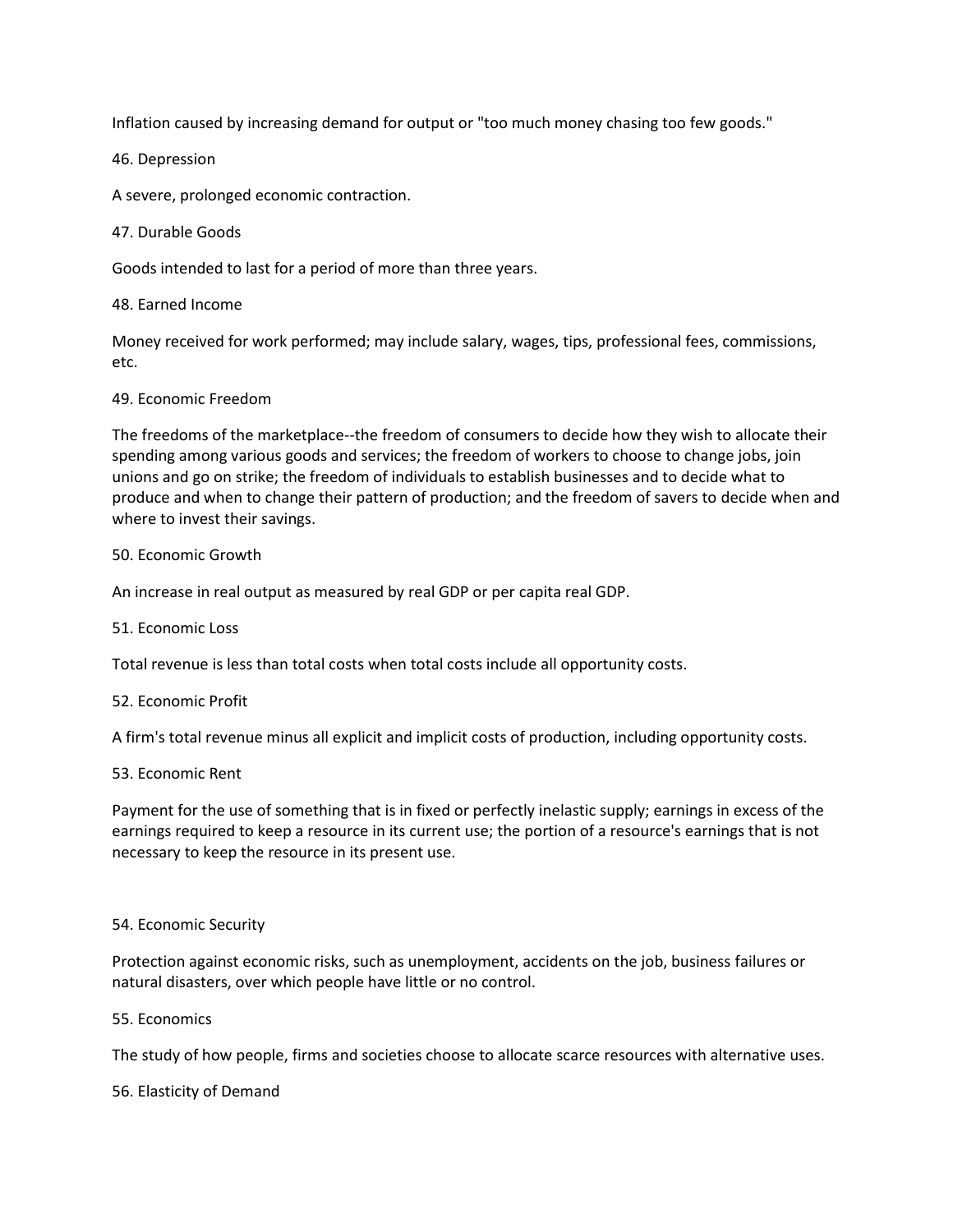Price elasticity of demand is the percentage change in quantity demanded as a result of the percentage change in demand price. Generally, a relative response of a change in quantity demanded to a relative change in price.

## 57. Employment Rate

The percentage of the total population aged 16 or over that is employed.

58. Endorsement

A signature on the back of a check instructing the bank as to how the check may be cashed. There are three types of endorsement. Blank endorsement: The signature makes the check as good as cash to anybody who holds it. Restrictive endorsement: The signature tags the check for a specific purpose, such as "for deposit only" to a checking or savings account. Special endorsement: The signature allows the holder to transfer the check to another person.

### 59. Entrepreneur

One who draws upon his or her skills and initiative to launch a new business venture with the aim of making a profit. Often a risk-taker, inclined to see opportunity when others do not.

### 60. Equilibrium Price

The price at which the quantity demanded by buyers equals the quantity supplied by sellers; also called the market-clearing price.

61. Equilibrium Quantity

The quantity demanded and quantity supplied at the equilibrium or market-clearing price.

62. Exchange

Trading a good or service for another good or service, or for money.

63. Expenses

Payments for goods and services.

64. Exports

Goods and services produced in one nation and sold in other nations.

65. Factor Prices

The prices of land, capital, labor and entrepreneurship.

66. Fiscal Policy

Changes in the expenditures or tax revenues of the federal government, undertaken to promote full employment, price stability and reasonable rates of economic growth.

67. Fixed Expenses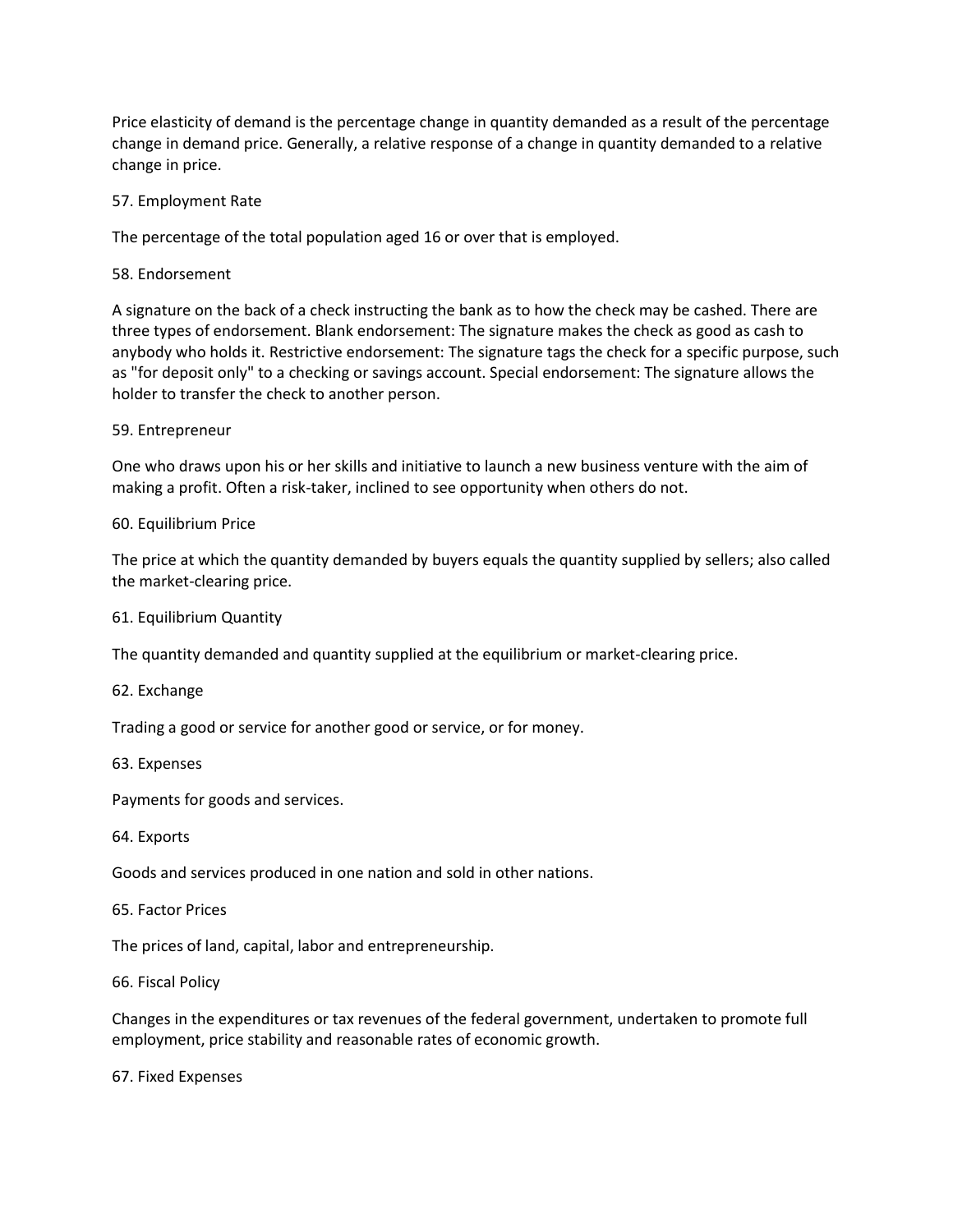Expenditures that are the same from week to week or month to month, such as mortgage or rent payments and car payments.

68. Fixed Income

Income that stays the same from week to week or month to month. Usually refers to income from pensions or bonds.

69. Fraud

Wrongful or criminal deception intended to manipulate a person for the purpose of gain, usually financial.

### 70. Free Trade

The voluntary exchange of goods and services in the absence of trade barriers and restrictions.

### 71. Goods

Tangible objects that satisfy economic wants.

### 72. Gross Income

A total amount of money earned (from salaries, wages, etc.) before taxes and other deductions are withheld. Also known as gross pay.

73. Human Capital

The health, education, experience, training, skills and values of people. Also known as human resources.

### 74. Hyperinflation

A very rapid rise in the overall price level.

### 75. Implicit Cost

The monetary income a firm sacrifices when it employs a resource it owns to produce a product rather than supplying the resource in the market; equal to what the resource could have earned in the bestpaying alternative employment.

### 76. Imports

Goods and services bought from sellers in another nation.

### 77. Income

Payments earned by households for selling or renting their productive resources. May include salaries, wages, interest and dividends.

### 78. Income Tax

Payments made by individuals and corporations to the federal government (and to some state and local governments) based on income received (both earned and unearned).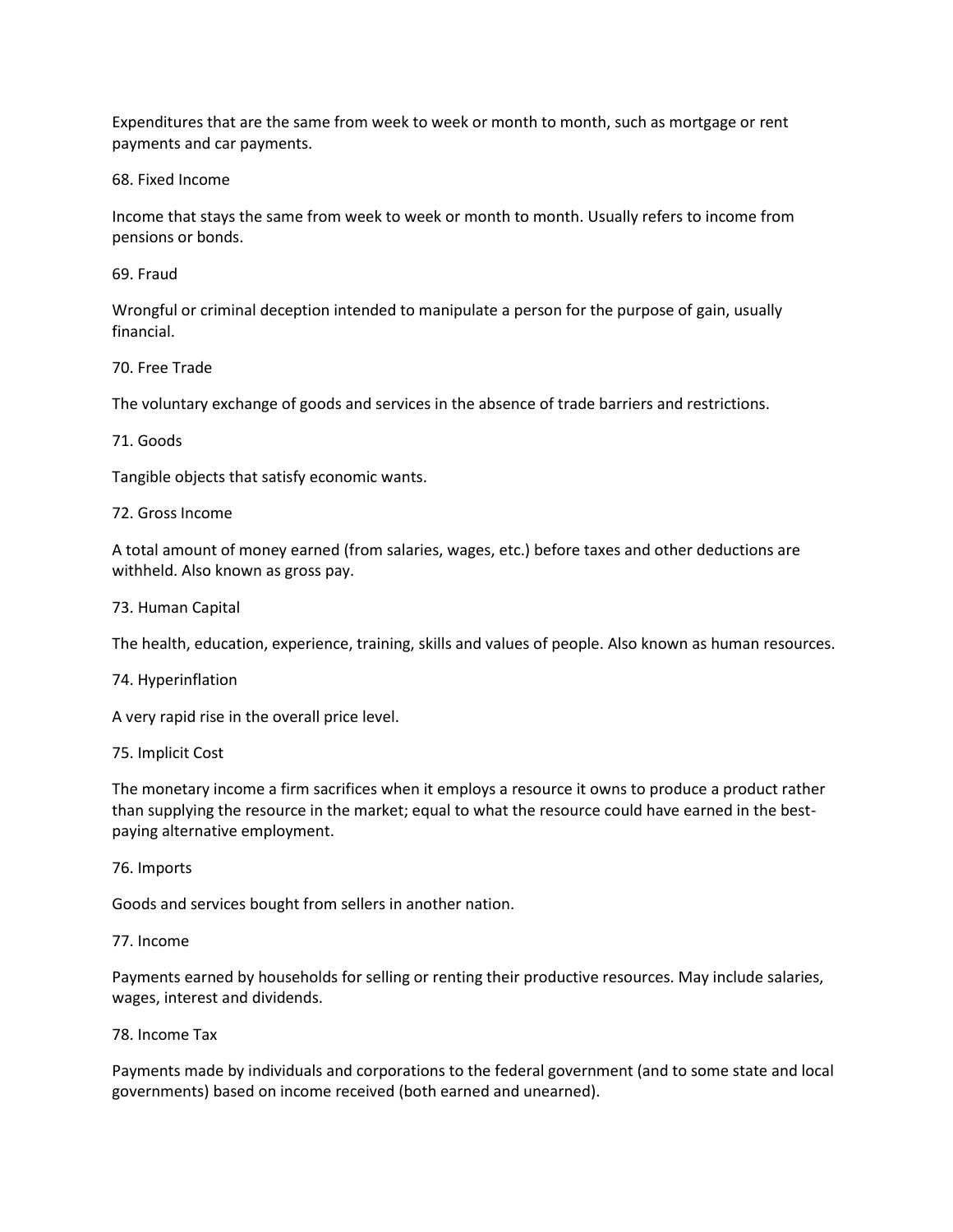# 79. Inflation

A rise in the general or average price level of all the goods and services produced in an economy. Can be caused by pressure from the demand side of the market (demand-pull inflation) or pressure from the supply side of the market (cost-push inflation).

## 80. Interest

Money paid regularly, at a particular rate, for the use of borrowed money.

## 81. Interest Rate

The price paid for using someone else's money, expressed as a percentage of the amount borrowed.

## 82. Investment

The purchase of capital goods (including machinery, technology or new buildings) that are used to produce goods and services. In personal finance, the amount of money invested in stocks, bonds, mutual funds and other investment instruments.

### 83. Job

A piece of work usually done on order at an agreed-upon rate. Also a paid position of regular employment.

### 84. Keynesian Theory

The macroeconomic theory holding that business cycles are caused by changes in aggregate demand and that such cycles can and should be influenced by fiscal and monetary policy undertaken to promote economic stability.

### 85. Labor

The quantity and quality of human effort available to produce goods and services.

### 86. Land

"Gifts of nature" that can be used to produce goods and services; for example, oceans, air, mineral deposits, virgin forests and actual fields of land. When investments are made to improve fields of land or other natural resources, those resources become, in part, capital resources. Also known as natural resources.

## 87. Law of Demand

As the price of a good or service rises (or falls), the quantity of that good or service that people are willing and able to buy during a certain period of time falls (or rises).

## 88. Law of Supply

As the price of a good or service that producers are willing and able to offer for sale during a certain period of time period rises (or falls), the quantity of that good or service supplied rises (or falls).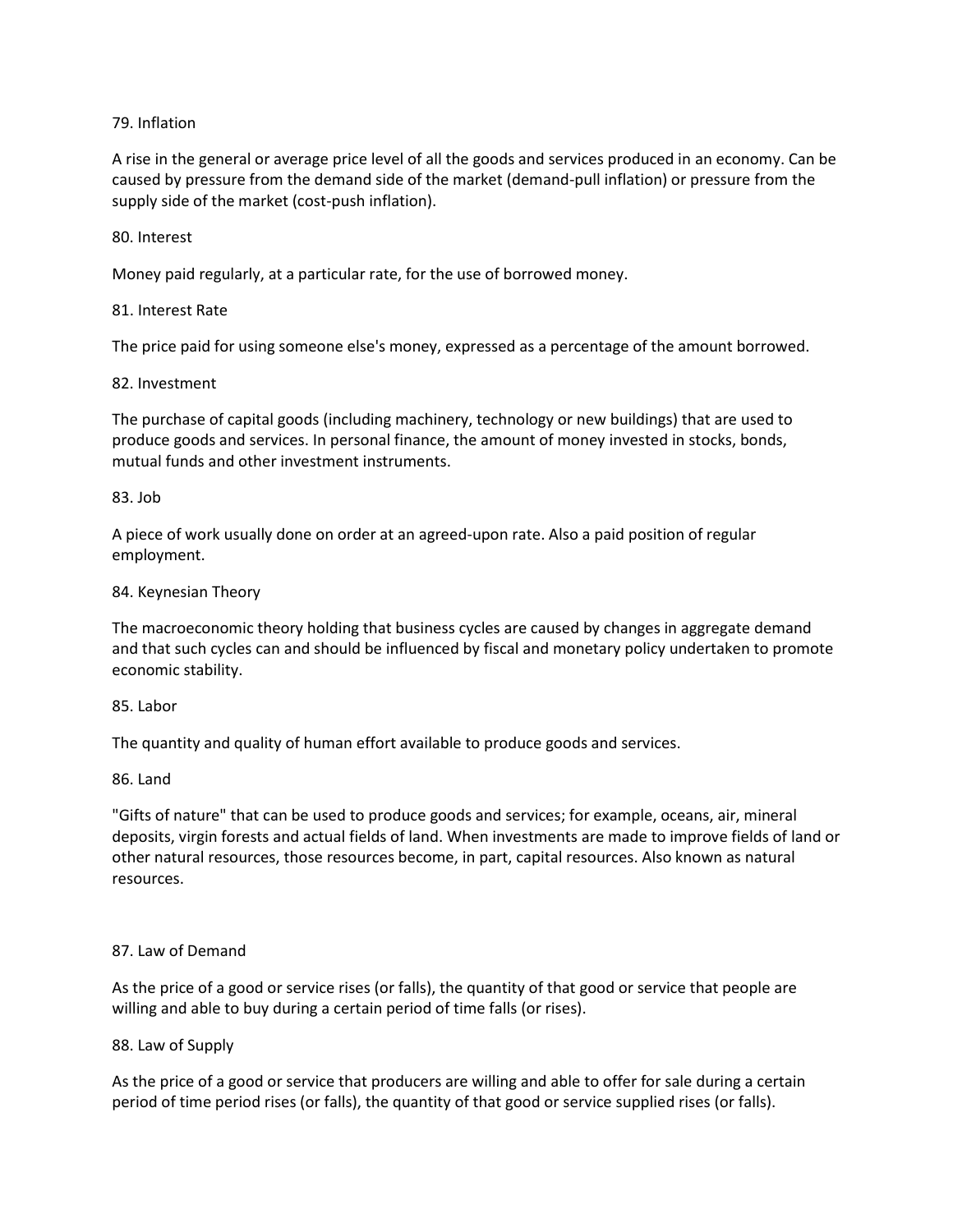### 89. Lend

To grant someone the use of something, on condition that the object borrowed or its equivalent will be returned (often with interest, in the case of money).

## 90. Liability

Legal responsibility to pay for damages or losses one has caused.

## 91. Macroeconomic Equilibrium

The equilibrium level of output and the price level where aggregate demand equals aggregate supply.

## 92. Macroeconomics

The study of economics concerned with the economy as a whole, involving aggregate demand, aggregate supply, and monetary and fiscal policy.

## 93. Market Economy

An economy that relies on a system of interdependent market prices to allocate goods, services, and productive resources and to coordinate the diverse plans of consumers and producers, all of them pursuing their own self-interest.

### 94. Markets

Places, institutions or technological arrangements where or by means of which goods or services are exchanged. Also, the set of all sale and purchase transactions that affect the price of some good or service.

## 95. Microeconomics

The study of economics concerned with individual units of the economy such as households, firms and markets; with how prices and outputs are determined in those markets; and with how the price mechanism allocates resources and distributes income.

## 96. Minimum Payment

In a credit arrangement, the lowest amount that a borrower must pay toward the credit balance each month in order to avoid a penalty.

### 97. Money

Anything that is generally accepted as final payment for goods and services; serves as a medium of exchange, a store of value and a standard of value. Characteristics of money are portability, stability in value, uniformity, durability and acceptance.

## 98. Monopoly

A market structure in which there is a single supplier of a good or service. Also, a firm that is the single supplier of a good or service for which there are no close substitutes; also known as a monopolist.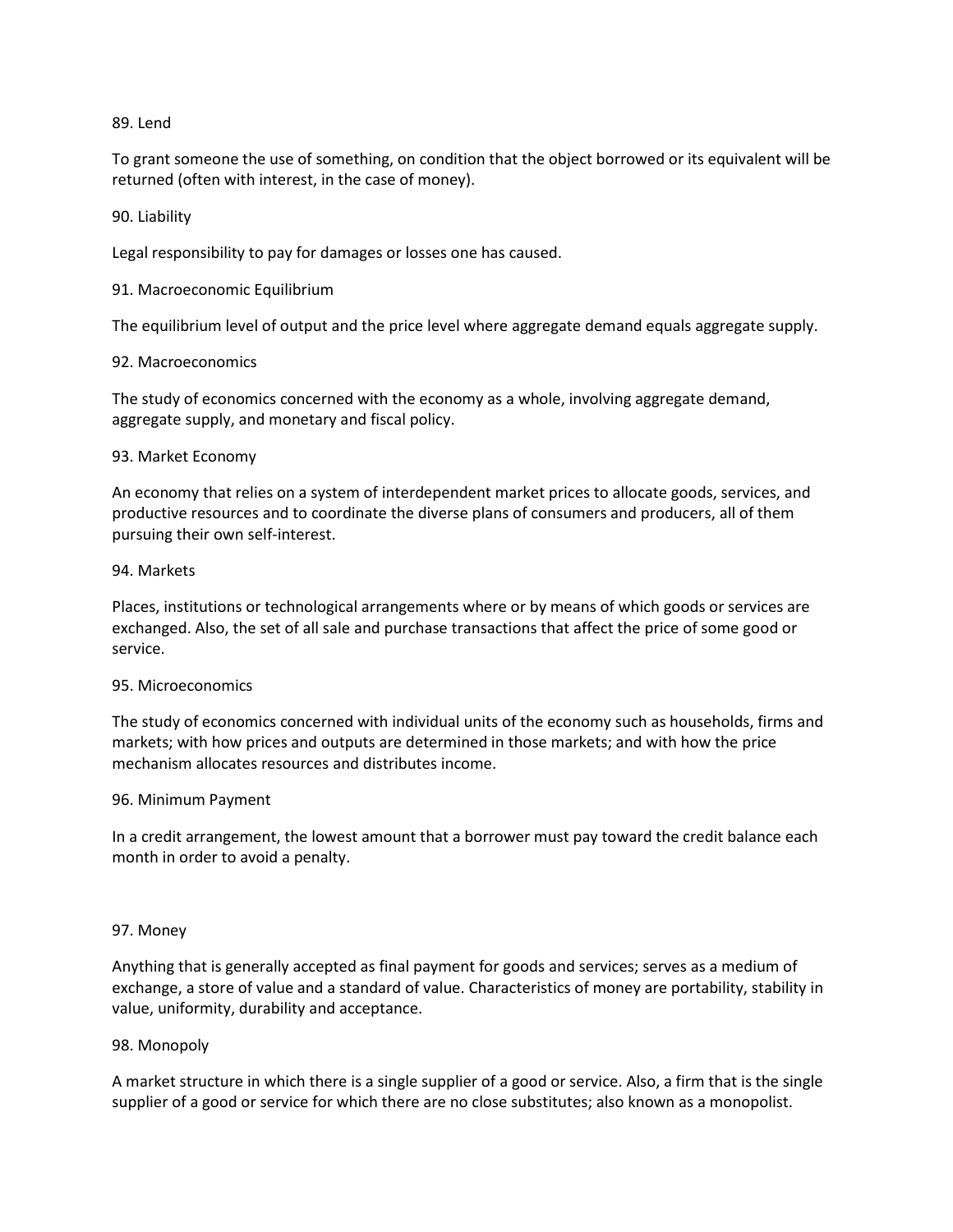## 99. Monopsony

A market situation in which there is only one buyer of a resource. Also, a firm that is the only buyer of a resource; also known as a monopsonist.

### 100. Mortgage

A special type of loan for the purchase of a house or other real estate.

101. Net Pay

The amount of money a person receives within a pay period after taxes and other deductions are taken out of his or her paycheck.

### 102. Net Worth

The current value of a person's assets minus liabilities.

### 103. Nonprofit Organization

An organization that is exempt from federal (and sometimes state) taxes; receives income from donors, subsidized beneficiaries and, indirectly, taxpayers; and therefore should provide its goods or services free or below cost.

104. Oligopoly

A market structure in which a few, relatively large firms account for all or most of the production or sales of a good or service in a particular market, and where barriers to new firms entering the market are very high. Some oligopolies produce homogeneous products; others produce heterogeneous products.

### 105. Operating Costs

The expenses of doing business.

106. Partnership

A business with two or more owners who share the firm's profits and losses.

## 107. Perfectly Elastic Supply

A situation in which the smallest change in price would lead to an infinite change in quantity supplied. Sellers will make available as much of the product or resource as buyers will purchase at a constant price.

108. Perfectly Inelastic Demand

A situation in which there is no change in the quantity demanded as the price changes.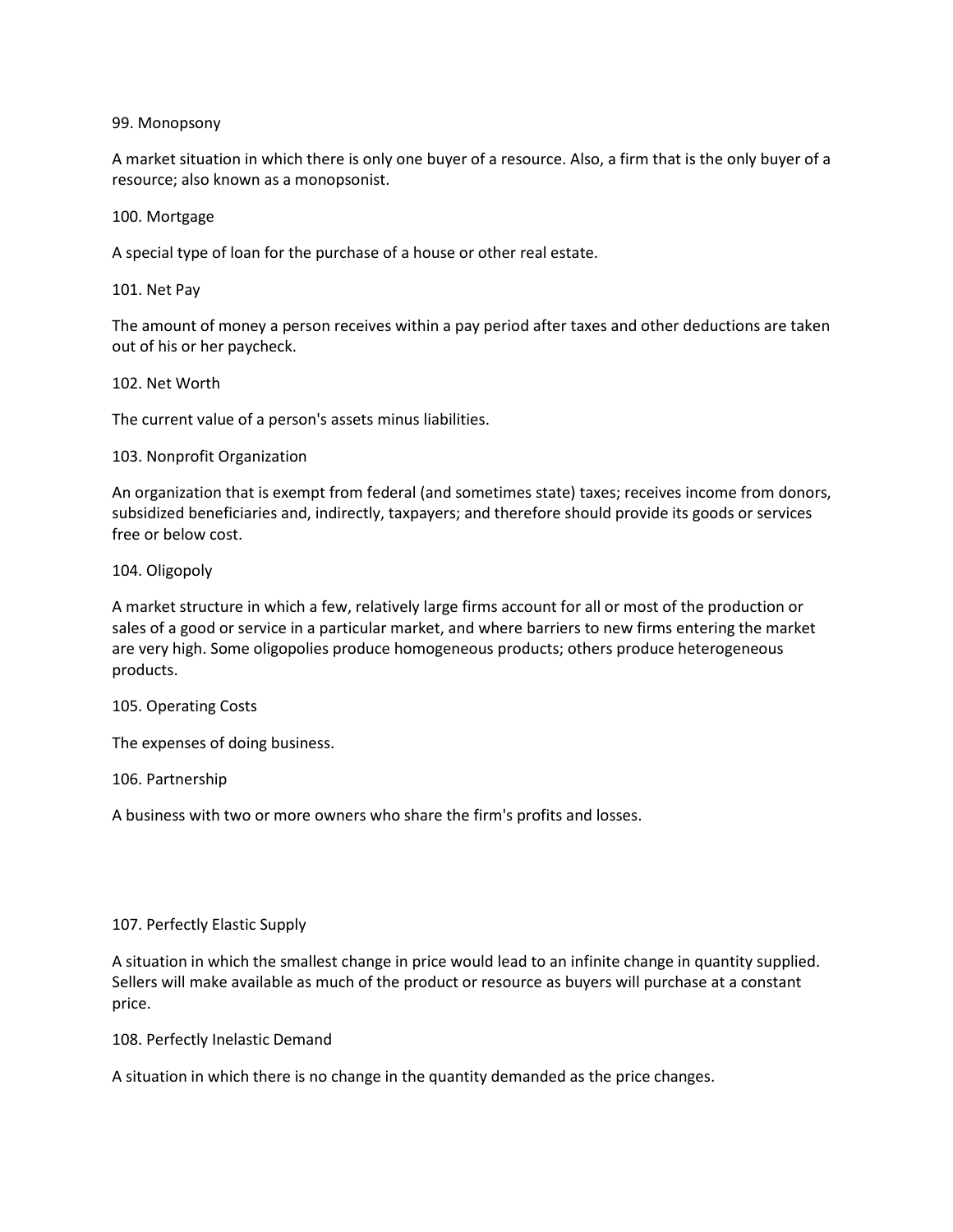109. Perfectly Inelastic Supply

A situation in which supply will not change regardless of the change in price or the length of time allowed for change.

110. Periodic Income

Money received but not earned on a regular schedule--for example, from occasional baby-sitting jobs, summer jobs and gifts from relatives.

111. PIN (Personal Identification Number)

A confidential code used to access private financial information or to make transactions (at an ATM, for example).

112. Poverty

The state of being poor, variously defined. Sometimes defined relatively--by reference, for example, to the average household income in a nation or region. Sometimes defined absolutely--by reference, for example, to the income needed to provide for adequate food, housing and clothing in a nation or region.

113. Premium

The fee paid for insurance protection.

114. Price

The amount of money that people pay when they buy a good or service; the amount they receive when they sell a good or service.

115. Price Ceiling

A legally established maximum price that may be charged for a good or service.

116. Price Elasticity of Demand

The responsiveness of the quantity demanded of a good or service to changes in its price. The price elasticity of demand is the percentage change in quantity demanded divided by the percentage change in price.

### 117. Price Elasticity of Supply

The responsiveness of the quantity supplied of a good or service to changes in its price. The price elasticity of supply is the percentage change in quantity supplied divided by the percentage change in price.

118. Price Floor

A legally established minimum price that may be charged for a good or service.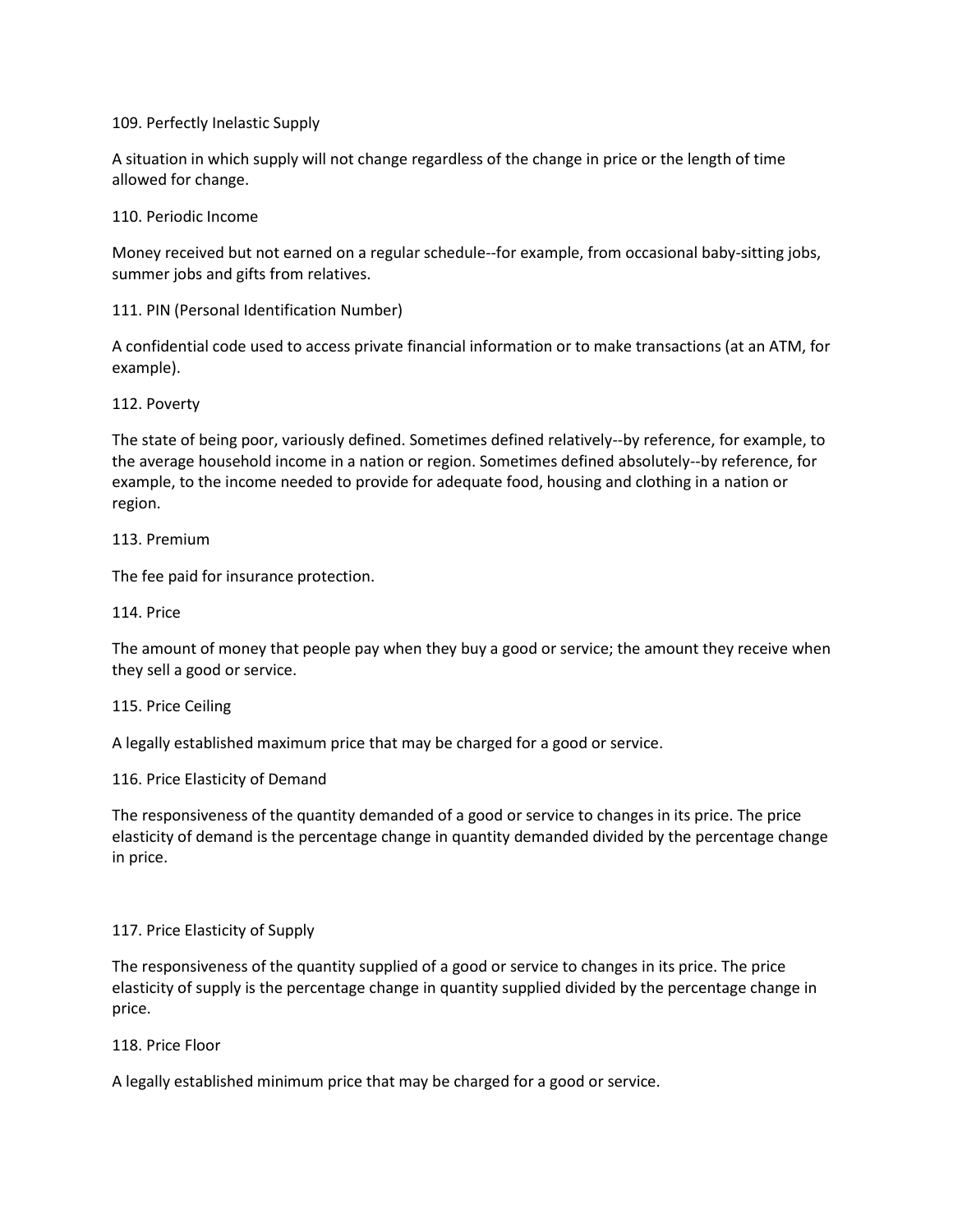119. Producers

People and firms that use resources to make goods and services.

120. Product

A good or service that can be used to satisfy a want.

121. Profit

Income received for entrepreneurial skills and risk taking, calculated by subtracting all of a firm's explicit and implicit costs from its total revenues.

122. Progressive Tax

A tax that take a larger percentage of income from people in higher-income groups than from people in lower-income ones; the U.S. federal income tax is an example.

123. Property Tax

A tax on land and structures built on it. Payments go to state and/or local governments to pay for police protection, public schools, libraries, etc.

124. Proportional Tax

A tax that takes the same percentage of income from people in all income groups.

125. Public Goods

Goods, often supplied by the government, for which use by one person does not reduce the quantity of the good available for others to use, and for which consumption cannot be limited to those who pay for the good.

126. Purchases

In a credit arrangement, the total amount spent during the billing cycle.

127. Quantity Demanded

The amount of a good or service people will buy at a given price in a given period of time.

### 128. Quantity Supplied

The amount of a good or service sellers are willing and able to offer at a given price in a given period of time.

129. Real Estate

Property such as land, houses and office buildings.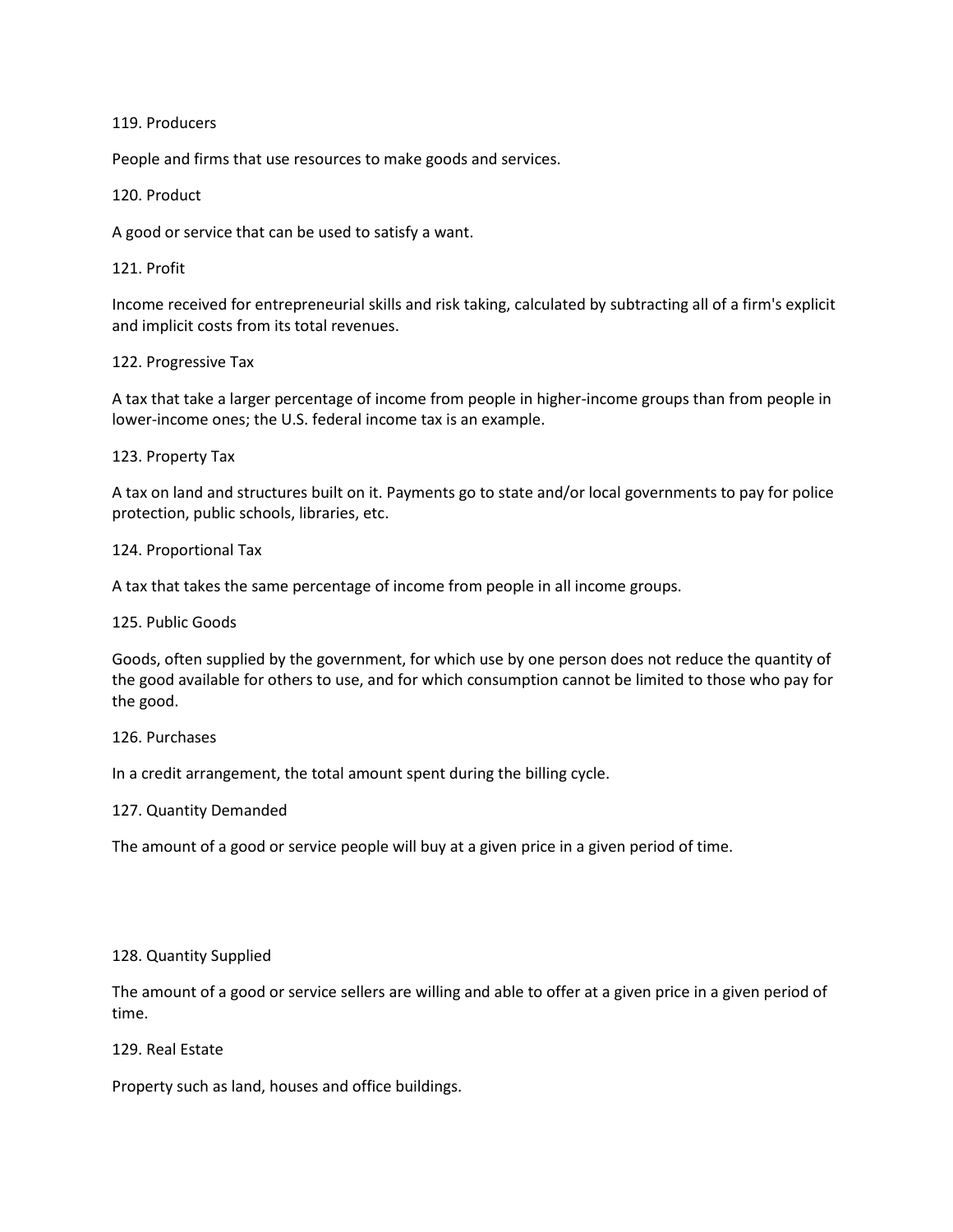### 130. Resources

The basic kinds of resources used to produce goods and services: land or natural resources, human resources (including labor and entrepreneurship), and capital.

### 131. Resume

A document describing a job-seeker to prospective employers. Usually includes the job-seeker's name, telephone number, address, e-mail address, career objective, education, work experience, abilities, awards, offices held in organizations and special interests.

### 132. Return

Earnings from an investment, usually expressed as an annual percentage.

### 133. Revenue

The money a business receives from customers who buy its goods and services. Not to be confused with profit.

### 134. Risk

The chance of losing money.

### 135. Risk/Reward Ratio

As applied to investments: the greater the risk, the greater the potential reward. For example: passbook savings accounts offer depositors very low risk but also low rates of interest; growth stocks are much riskier, but they offer a potential for big gains.

### 136. Salaries

Payments for labor resources; unlike wages, not explicitly based on the number of hours worked. See also Wages.

### 137. Salary

A regular payment, often at monthly or biweekly intervals, made by an employer to an employee, especially in the case of professional or white-collar employees. Salaries are paid for services rendered and are not based on hours worked.

### 138. Sale

An exchange of goods or services for money.

### 139. Sales Revenue

The money a business receives from customers who buy its goods and services. Not to be confused with profit.

140. Sales Tax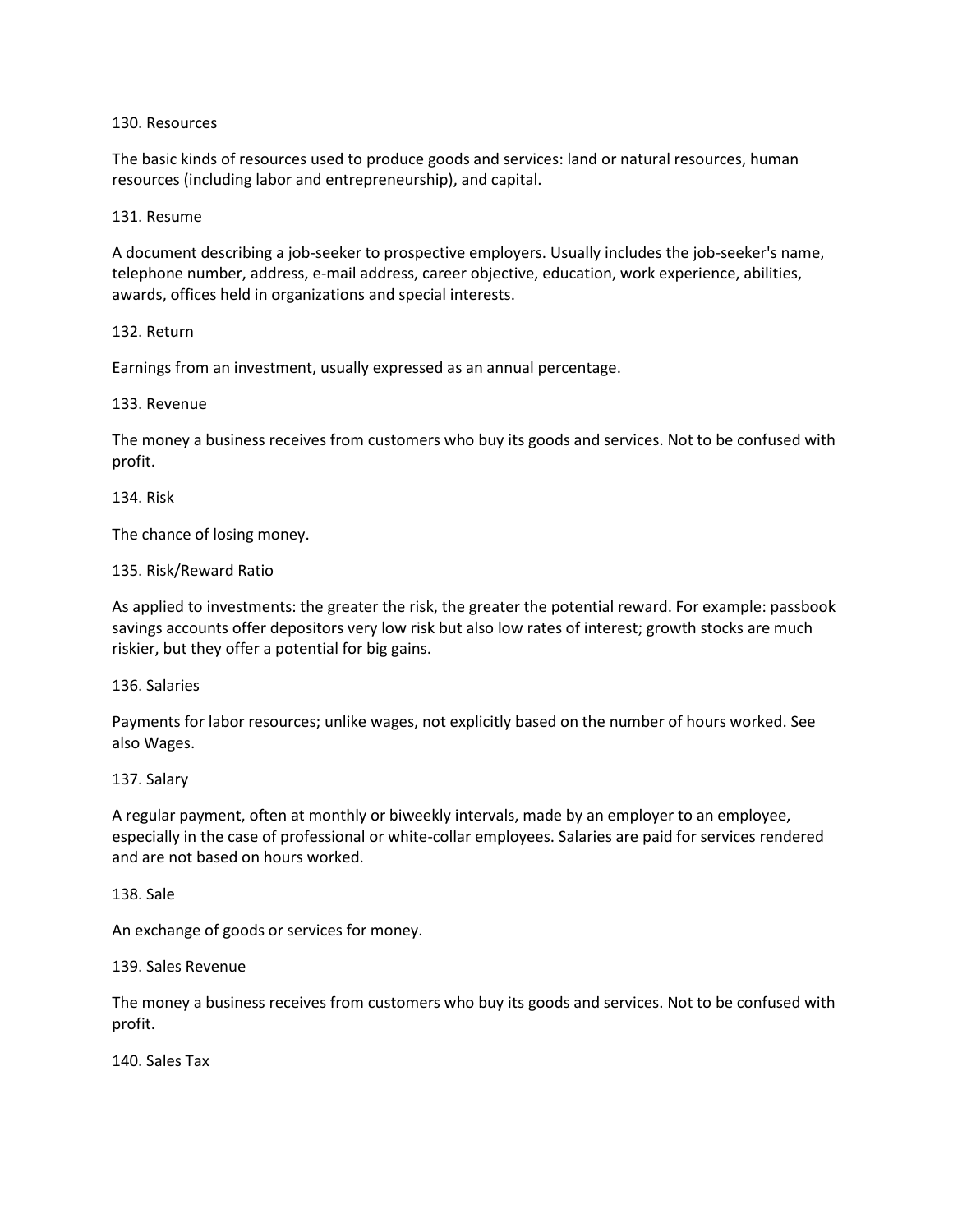Tax in the form of a percent of the cost of a good or service; paid to local and state governments when goods and services are purchased.

141. Save

To keep money for future use; to divert money from current spending to a savings account or another form of investment.

## 142. Savers

Persons who desire to conserve their monetary funds to the best of their ability.

### 143. Savings

Money set aside for a future use that is held in easily-accessed accounts, such as savings accounts and certificates of deposit (CDs).

### 144. Savings Account

An interest-bearing account (passbook or statement) at a financial institution.

### 145. Scarcity

The condition that exists because human wants exceed the capacity of available resources to satisfy those wants; also a situation in which a resource has more than one valuable use. The problem of scarcity faces all individuals and organizations, including firms and government agencies.

### 146. Secondary Effects

Effects indirectly related to a course of action whose influence will only be seen or felt later in time.

## 147. Secondary Market

A market in which stocks can be bought and sold once they are approved for public sale; for example, the New York Stock Exchange.

### 148. Service Charge

A fee charged by a financial institution for certain financial services provided to customers.

### 149. Services

Activities performed by people, firms or government agencies to satisfy economic wants.

### 150. Short-Term Goal

Something a person or organization plans to achieve within a one-year time period.

### 151. Shortage

The situation that results when the quantity demanded for a product exceeds the quantity supplied. Generally happens because the price of the product is below the market equilibrium price.

### 152. Signature Card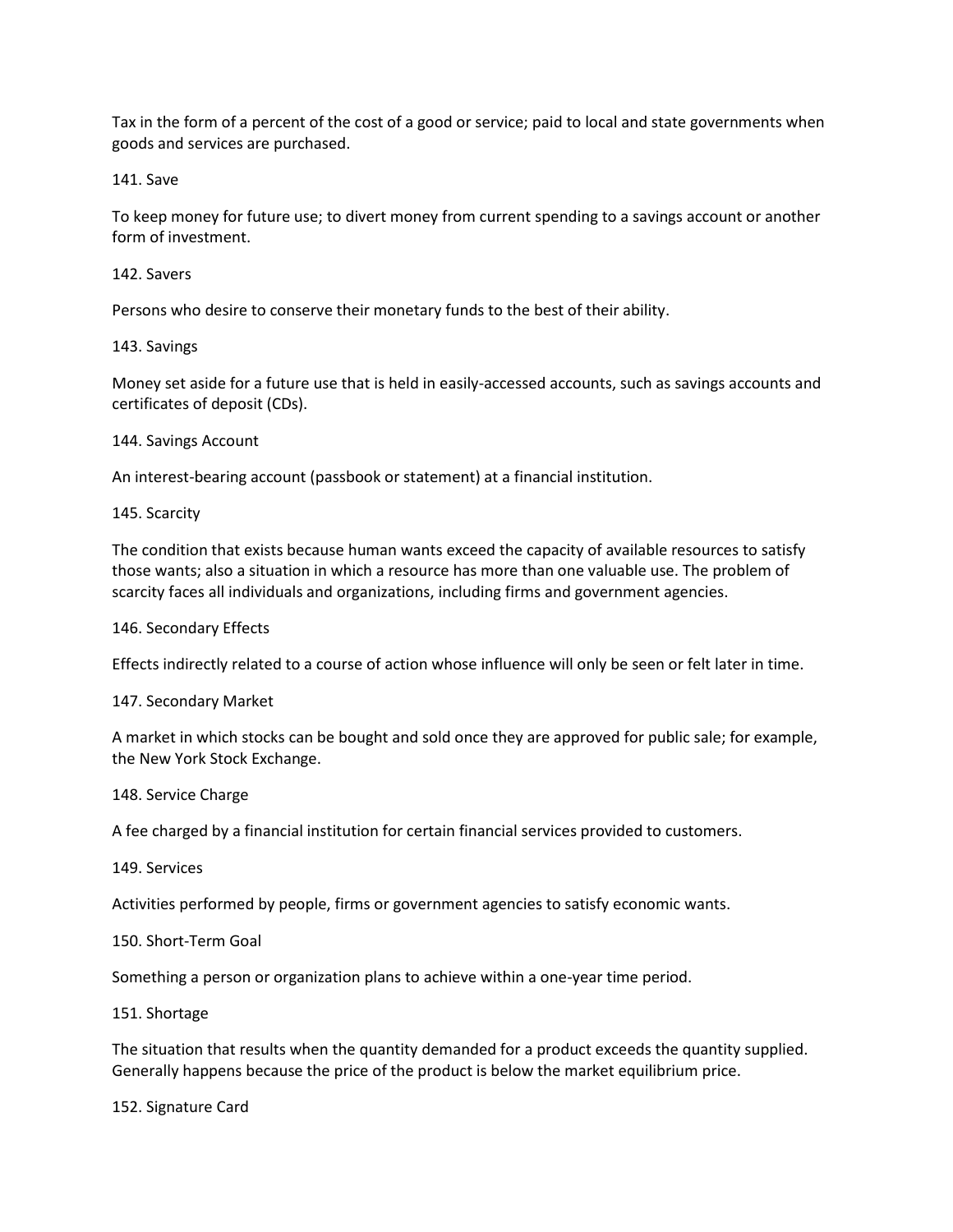A document bearing a person's signature, held on file in a financial institution. In cases of suspected forgery, signatures of doubtful origin can be checked against those recorded on signature cards.

## 153. Simple Interest

Interest paid on the initial investment (the principal) only. Calculated by multiplying the investment principal times the annual rate of return times the number of years involved.

### 154. Social Security

A federal system of old-age, survivors', disability and hospital care (Medicare) insurance which requires employers to withhold (or transfer) wages from employees' paychecks and deposit that money in designated accounts.

### 155. Social Security Tax

A tax levied on employers and employees to finance public Social Security benefits.

### 156. Sole Proprietorship

A business owned by one person who receives all the profits and is responsible for all the debts incurred by the business.

### 157. Special Interest Group

An organization of people with a particular legislative concern. They work together to gather information, lobby politicians and publicize their concern.

### 158. Specialization

A situation in which people produce a narrower range of goods and services than they consume. Specialization increases productivity; it also requires trade and increases interdependence.

### 159. Spend

Use money now to buy goods and services.

### 160. Spending Diary

A record of spending over a period of time.

### 161. State Income Tax

A percentage of income paid by individuals and businesses to a state government to fund services such as roads, safety and health. Not all states levy an income tax.

### 162. Stock

An ownership share or shares of ownership in a corporation.

### 163. Stock Market

A market in which the public trades stock that someone already owns; the buying and selling of stock.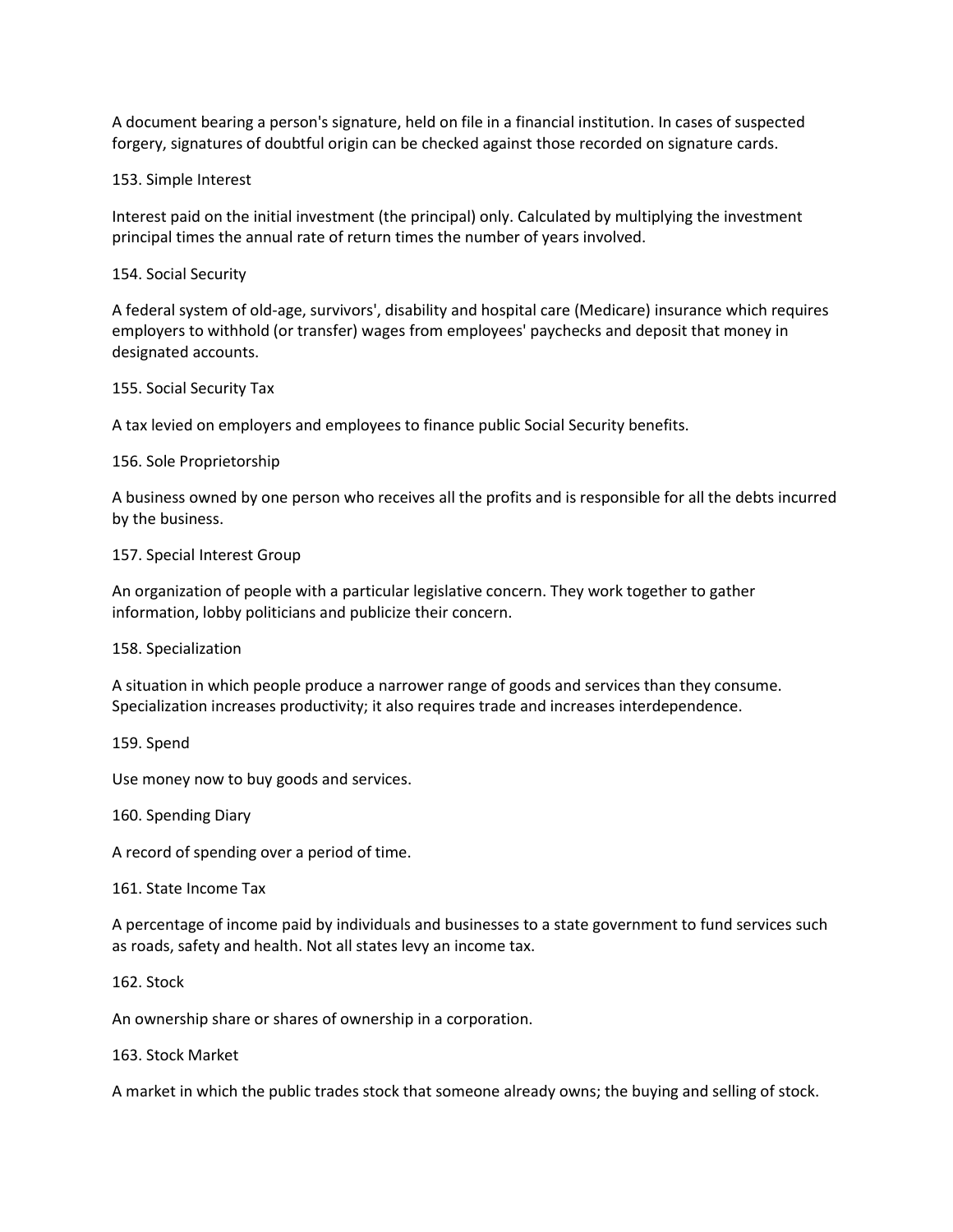164. Substitute

A good or service that may be used in place of another good or service; examples include tap water for bottled water (or vice versa) and movies for concerts (or vice versa).

165. Supply

The amount of a good or service that producers are willing and able to offer for sale at each possible price during a given period of time. Normally, as the price of a good or service rises (or falls), the quantity supplied of the good or service rises (or falls).

166. Surplus

The situation that results when the quantity supplied of a product exceeds the quantity demanded. Generally happens because the price of the product is above the market equilibrium price.

167. Tariff

A tax on an imported good or service.

168. Taxation

Taxation is the process in which a charge is imposed upon a taxpayer by a state or a legal equivalent of a state.

169. Taxes

Compulsory payments to governments by households and businesses.

170. Technological Changes

Improvements in a firm's ability to produce due to improved processes, methods and machines.

171. Trade

The exchange of goods and services for money or other goods and services.

172. Trade Barriers

Restrictions that prevent free trade among nations. Examples include tariffs, import and export quotas, and nontariff restrictions such as licensing requirements and bureaucratic red tape.

173. Trade-off

The giving up of one benefit or advantage in order to gain another regarded as more favorable.

174. Traditional Economy

An economy in which customs and habits from the past are used to resolve most economic issues of production and distribution.

175. Transaction Costs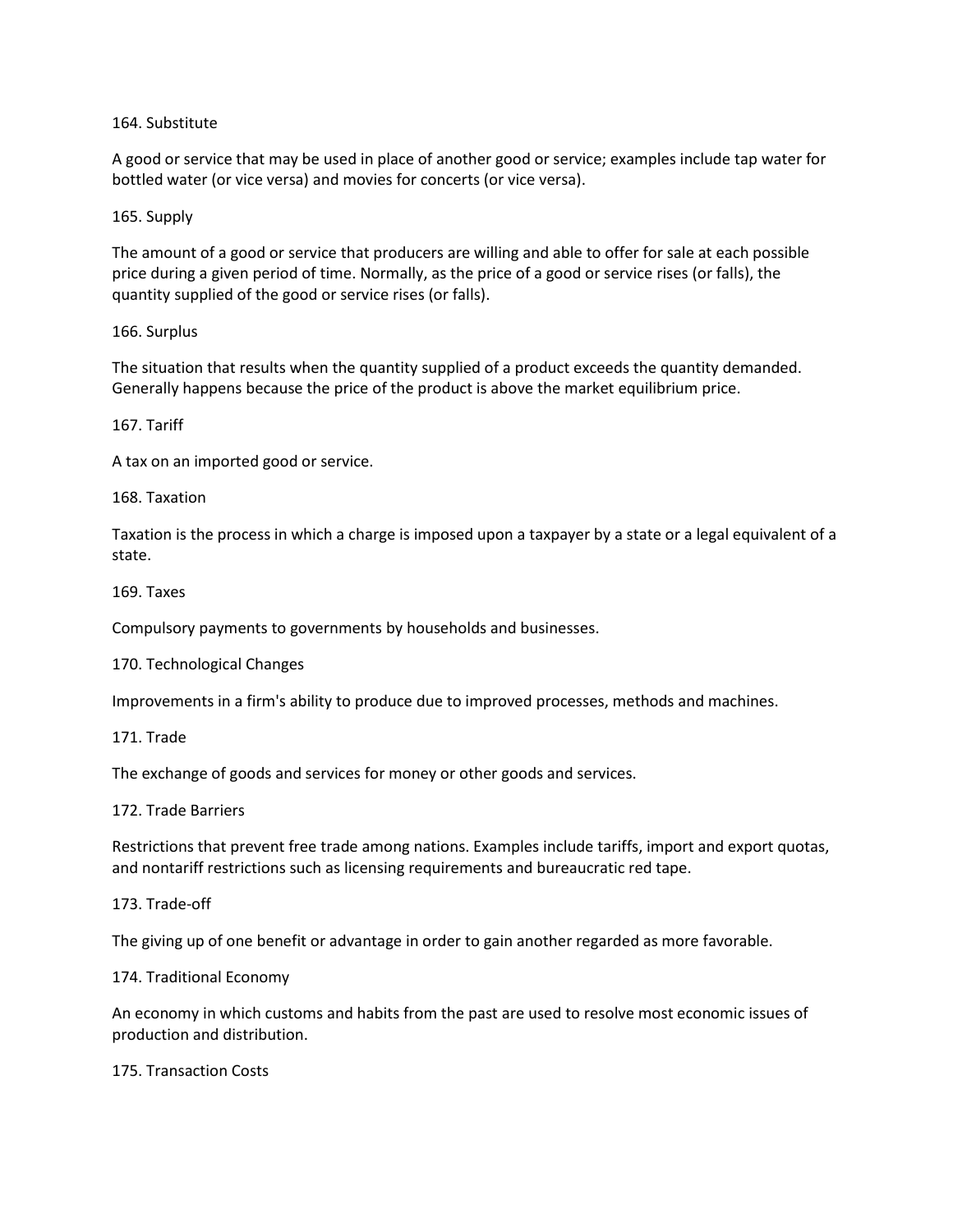Costs associated with buying or selling goods and services that are not included in the money prices of those goods and services. Examples include obtaining information on prices and product quality, searching for sellers, and bargaining costs.

### 176. Transfer Payments

Money collected by the government from one group and given to others. Examples include Social Security benefits, unemployment insurance payments and agricultural subsidies.

177. Unemployment

The number of people without jobs who are actively seeking work.

178. Unemployment Rate

The number of unemployed people, expressed as a percentage of the labor force.

179. Unintended Consequences

The unexpected and unplanned results of a decision or action.

180. Unit Pricing

The cost per unit of measurement. A way for consumers to compare the costs of different sizes of the same item.

### 181. Unplanned Spending

Impulsive use of money with little or no consideration of alternatives and resulting in unplanned consequences.

### 182. Unsecured Debt

Debt without collateral; credit card debt, for example.

183. Usury Law

A law which establishes a maximum permissible interest rate for a particular type of loan. Loans at rates above the usury ceiling are illegal.

184. Utility

An abstract measure of the satisfaction consumers derive from consuming goods and services.

### 185. Value Added

The difference between the value of output and the value of the intermediate goods used in the production of that output.

### 186. Value of Money

The ability of money to buy goods and services. A wide variety of items has been used as money. Money need not have any intrinsic value. It is people's willingness to accept it that gives it value.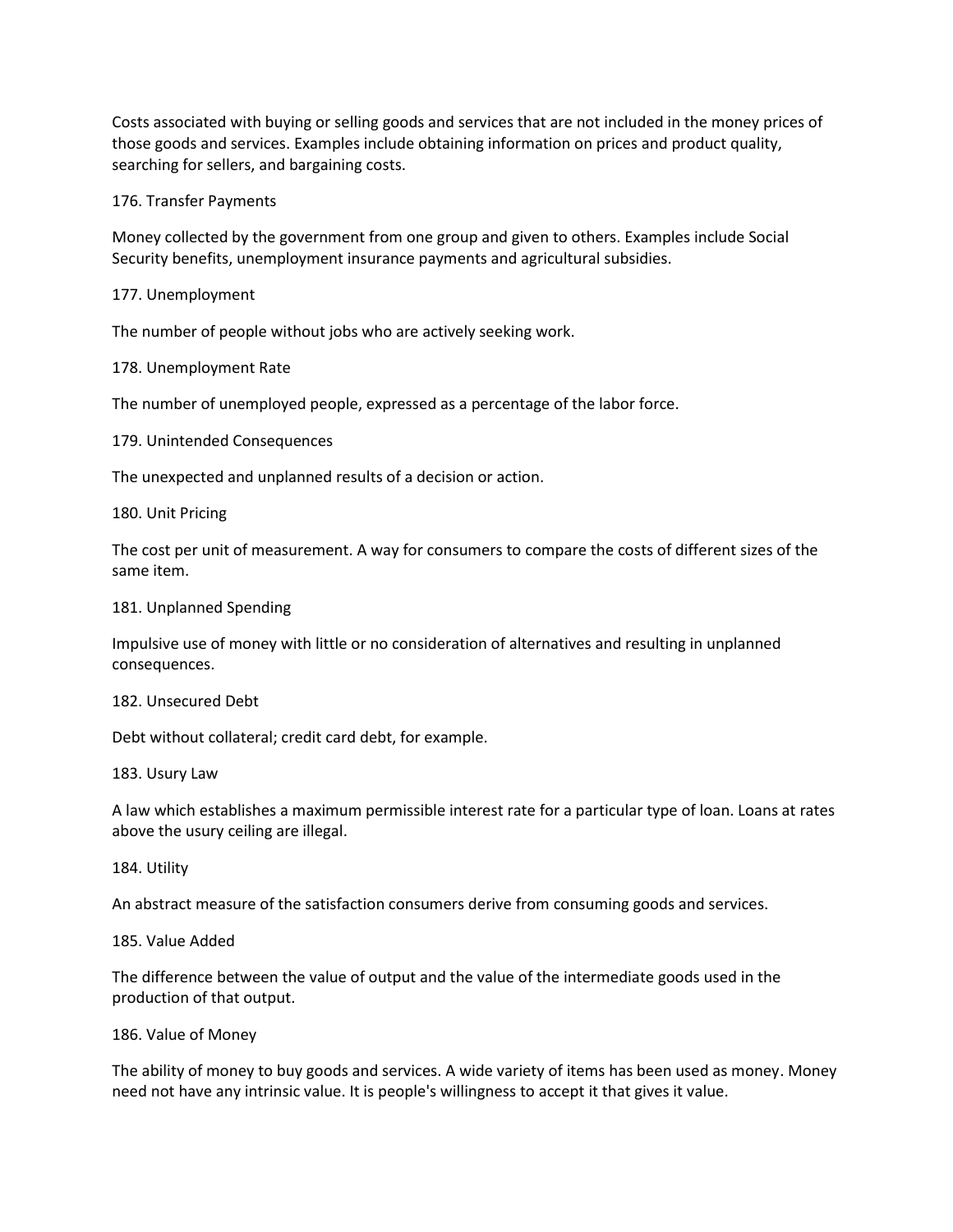### 187. Variable Expenses

Expenditures that change from week to week or month to month--for food, clothing, recreation and entertainment, for example.

188. Variable Income

Income that varies from week to week or month to month.

189. Voluntary Exchange

Trading goods and services with other people because both parties expect to benefit from the trade.

190. W-2 Form

A federal income tax document that employers complete and send to their employees and to the Internal Revenue Service at the end of a year; shows employee compensation and taxes withheld.

### 191. W-4 Form

A federal income tax document that instructs an employer about how much money to withhold from an employee's paycheck for tax purposes.

### 192. Wage

Payments for labor services that are directly tied to time worked, or to the number of units of output produced.

### 193. Withdrawal

The removal of money by a depositor from a financial account.

194. Withholding

Money taken out of an employee's paycheck and sent to the government and credited to the employee's tax bill.

### 195. Work

Effort applied to achieve a purpose or result, often for pay; skills and knowledge put to use to get something done; employment at a job or in a position; occupation, profession, business, trade, craft, etc.

## 196. Work Ethic

A system of values in which central importance is ascribed to work and to qualities of character believed to be promoted by work; a sense of responsibility for doing a job well.

### 197. Work Skills

Ability to do things demanded in particular jobs.